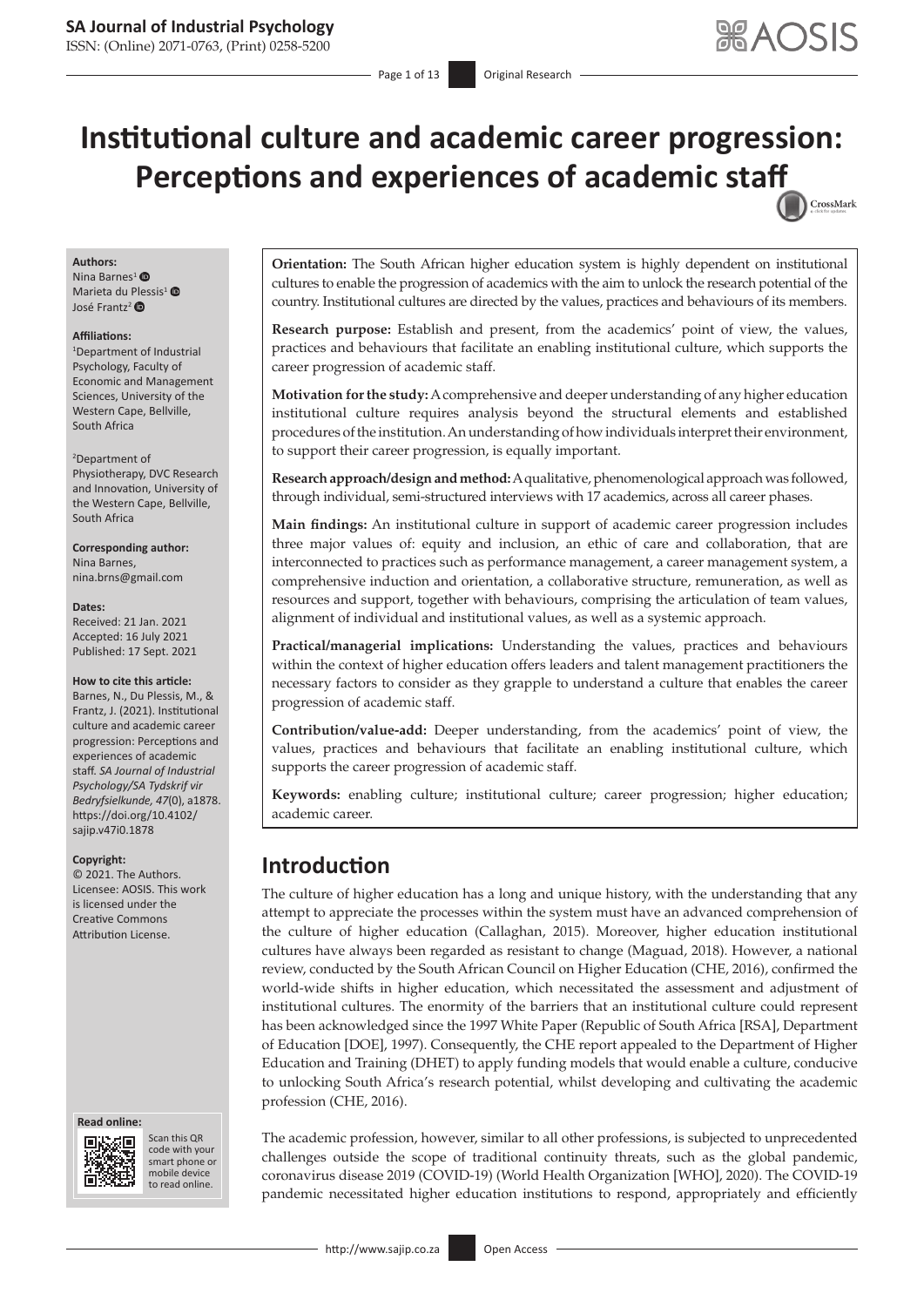whilst ensuring delivery during a sustained crisis. Academic staff, therefore, were required to operate in a complex, evolving and dynamic environment, which required an institutional culture that was responsive to an era, characterised by a flux of change (Waller, Lemoine, Mense, Garretson, & Richardson, 2019). Career management and progression are critical during times of complexity, more so whilst engaging and cultivating key talent (Callanan, Perri, & Tomkowicz 2017; Donohue & Tham, 2019; Janse van Rensburg, Rothmann, & Diedericks, 2017a). Currently, the success of a university, more than ever, is dependent on the academic profession, their career progression and satisfaction, as well as their commitment and motivation to achieve the university's desired level of educational services and quality of scientific research (Szelągowska-Rudzka, 2018).

A focus on the career progression of academics, to address the primary concerns regarding the academic staff in the South African context, is further supported by the CHE review (CHE, 2016, p. 208). These concerns include recruitment, retention and equity of academic staff, as well as the expected retirement rates, against the backdrop of a great shortage of academics with suitable qualifications (CHE 2016, p. 290). Statistics confirm that South African universities need more academic staff with doctoral degrees, particularly from historically disadvantaged groups, to fill and increase the academic pipeline (Breier & Herman, 2017). Although academic exit, or turnover, is a global challenge, the capacity and sustainability of South African higher education institutions are threatened by the exodus of academics (Callaghan, 2015; Mashile, Munyeka, & Ndlovu, 2021). Furthermore, whilst it is difficult to appoint and retain academic staff with high standing (Theron, Barkhuizen, & Du Plessis, 2014), the CHE (2016) review acknowledges that academia is in competition with career offers from government, civil service and corporates, who all need to access the pool of highly skilled South African Black and women professionals.

Evidently, careers do not develop in isolation. Instead, careers within organisations are shaped by the organisation's strategy (Schreuder & Coetzee, 2016) and, specifically, the organisation's culture (Grobler, Rudolph & Bezuidenhout, 2014). An organisation's culture, therefore, is a powerful source and transmitter of social information, shaping individual career motivations, decisions and behaviours (Hall & Yip, 2016). The impact of culture on careers is not a new concept. Culture is identified by Kanter (1984), as well as Schein (1985) as both a cause and an effect on an employee's move within and across an organisation. Further studies highlight the need to understand and consider the organisational culture as critical for career management processes (Maher, 2017). Institutional culture is identified as a key reason for academic turnover (Mashile et al., 2021), together with the need for institutional culture to support academic development and progression (Lesenyeho, Barkhuizen, & Schutte, 2018). In a recent study, academic staff identified institutional culture as a challenge for their career management and progression (Barnes, Du Plessis, & Frantz, 2021).

With the challenges of higher education and the academic career in mind, a comprehensive and deeper understanding of any higher education institutional culture requires analysis beyond the structural elements and established procedures of the institution. An understanding of how individuals interpret their environment, to support their career progression, is equally vital. The objective history of any given institution, combined with established institutional norms, will result in a limited set of immutable outcomes for any given situation (Tierney & Lanford, 2018). An understanding of institutional culture allows real or potential conflicts to be considered in the broader institutional life, and not in isolation, whilst it allows the identification of structural or operational contradictions that suggest tension in the institution. In addition, it allows the evaluation and implementation of everyday decisions, with a keen awareness of its role in, and influence on institutional culture; provides an understanding of the symbolic dimension of seemingly instrumental decisions and actions; and considers why various groups in the institution hold varying perceptions about institutional performance (Tierney & Lanford, 2018).

It is against this context that the study aimed to establish and present, from the academics' point of view, the values, practices and behaviours that facilitate an institutional culture that supports the career progression of academic staff.

## **Literature review**

### **Institutional culture within higher education**

Institutional culture is equivalent to organisational culture (Vincent, 2015) and has been widely studied but narrowly defined for higher education (Tierney & Lanford, 2018). However, in the South African context, the restructuring of the higher education system necessitated a focus on institutional culture, as a strategic priority, and critical for the transformation agenda (CHE, 2016). In the South African national education system, the understanding is very clear that a relationship exists between culture and outcomes (Lesenyeho et al., 2018).

The study of organisational culture inspires various definitions in literature (Szydło & Grze´s-Bukłaho, 2020). At the same time, literature indicates that it has not been possible to formulate a widely accepted definition and that some researchers have advocated a complete rejection of the definitions of organisational culture for being useless or harmful (Mierzwa & Mierzwa, 2021). The concept is best understood through two main approaches. The first approach comprises an *anthropological* position and includes the argument of leading researchers such as Schein (1995) who described organisational culture as a pattern of shared basic assumptions that have been invented, discovered or developed by a given group as it learns to cope with external adaptation and internal integration that has worked well enough to be considered valid and, therefore, taught to new members of the group as the correct way of solving problems. The anthropological approach views organisational culture and strategy as inseparably linked, and interdependent, not readily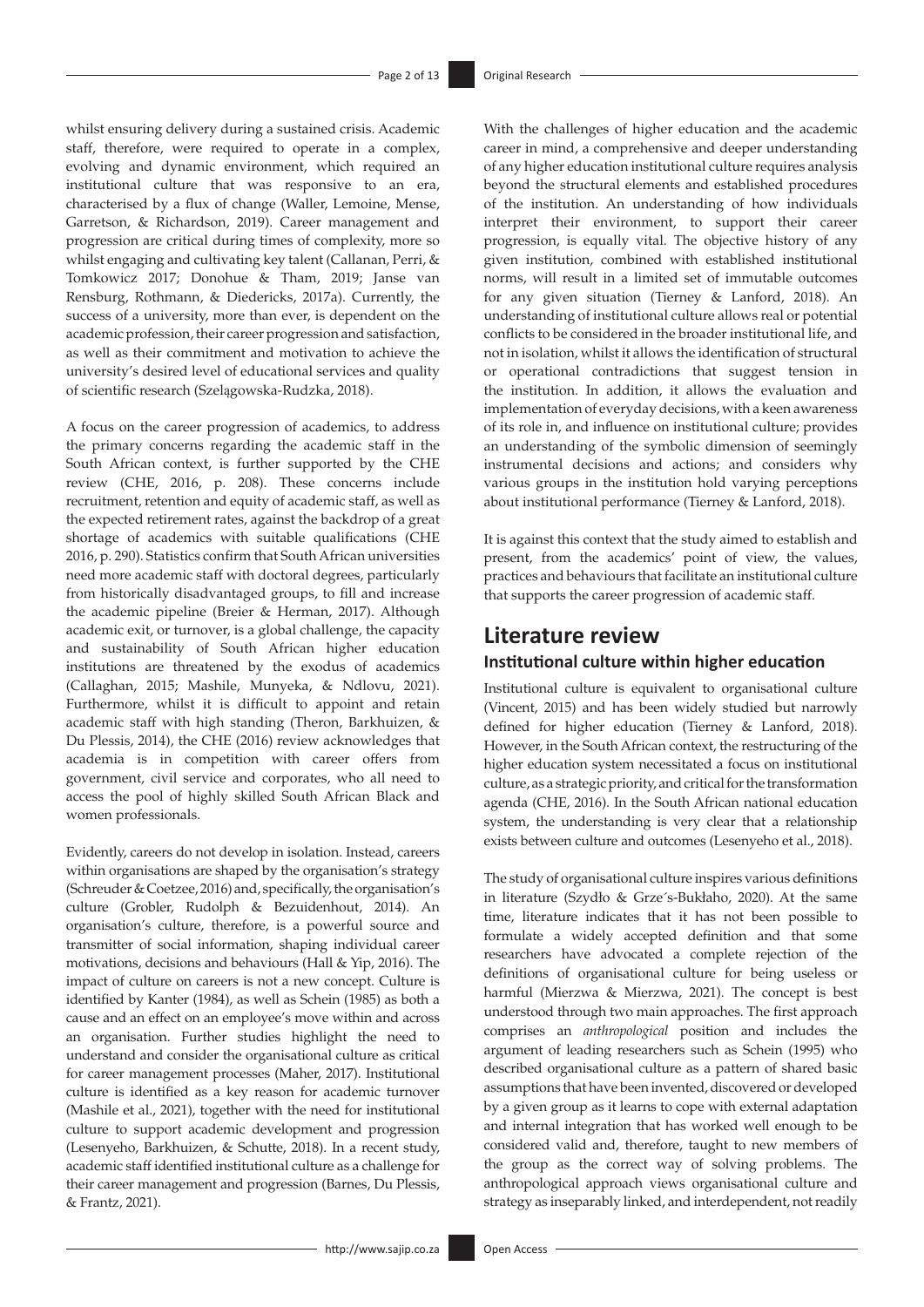manipulated or changed, but instead requiring a longer time for change to influence the deep assumptions entrenched by members in the culture (Willcoxson & Millett, 2000).

The second approach is based on a *sociological* concept (Szydło & Grześ-Bukłaho, 2020), and argues that organisational culture is but one aspect of the component parts of an organisation; an aspect that could be measured and changed, as in the case of other organisational variables, such as skills, strategy, structure and systems (Smart & St John, 1996). This approach is summarised by Mzangwa and Serpa (2019) as a set of values and beliefs, articulated to guide the organisation, translated into appropriate behaviours and reinforced through practices, such as rewards, and sanctions. The most commonly known definition held by this view is 'the way we do things around here' (Lundy & Cowling, 1995, p. 65). Martins and Terblanche (2003) further described this view as the deep-seated, often subconscious, values and beliefs, shared by personnel in an organisation. These values are often institutionalised through applied practices and represent decisions about the way strategies and values should be implemented. Moreover, values are only meaningful when they are translated into action or behaviours; therefore, the execution of intent is an integral part of the organisational culture.

With these two distinct approaches in mind, there seems to be considerable disagreement in the literature regarding organisational culture. Debates centre primarily around what constitutes organisational culture, whether the culture of a given organisation can ever be adequately described, if culture management can ever be truly effective, and if so, which management strategies are most likely to succeed (Tierney & Lanford, 2018).

Most contemporary discussions of institutional culture proceed from the epistemological stipulation that the organisational environment of higher education is socially constructed (Tierney & Lanford, 2018). This is consistent with the parallel and interdependent path approach of Tosti and Jackson (2015), as well as Mzangwa and Serpa (2019), which includes the strategy as one path that identifies what needs to be done, in terms of the goals, objectives and processes, whilst the other path, parallel to the strategy, includes the cultural aspect of the way things are done, in terms of values, practices and behaviours. This view holds the position that organisational culture is manifested in the typical characteristics of the organisation. It refers to a set of basic assumptions, which were so successful in the past that they were accepted as valid assumptions within the organisation. These assumptions are maintained in the continuous process of human interaction, which manifests itself in attitudes and behaviours. The components of routine behaviours, norms, values, philosophy and rules all form part of organisational culture (Martins & Terblanche, 2003). Organisational culture, therefore, forms an integral part of the general functioning of an organisation (Mzangwa & Serpa, 2019). It is within this context that this paper adopted a sociological approach as the theoretical underpinning of institutional culture.

### **Values, practices and behaviours as part of institutional culture**

The importance of a career enabling culture is evident. Higher education institutions should, like any other organisation, understand the characteristics of the institutional culture that directs the behaviours and attitudes of its members (Serinkan & Kiziloglu, 2021) and, moreover, that would contribute to the enablement and professional development of their employees (Grobler et al., 2014). These characteristics include the values, practices and behaviours, as summarised by Martins and Terblanche (2003). Values are described as the deeply held principles, ideals or beliefs that people embrace when making decisions and, therefore, are believed to stand at the very core of human decision making, emotional drivers and the culture created around individuals (Barrett, 2017). It represents the basic convictions that a specific mode of conduct, or end-state of existence, is personally or socially preferable to an opposite or converse mode of conduct or end-state of existence (Miller, 2003). Values contain a judgemental element, as they carry an individual's ideas of what is right, good or desirable.

Drawing from institutional theory (Kostova & Roth, 2002), organisational practice is defined as an organisation's routine use of knowledge, to conduct a particular function that has evolved over time, under the influence of the organisation's history, people, interests and actions. Through coercive, mimetic and normative processes, organisations adopt certain structures, programmes, policies and procedures. Coercive processes occur when organisational patterns are imposed on organisations by a more powerful authority, namely mimetic processes (when organisations respond to uncertainty by adopting the patterns of other, successful organisations) or normative processes (when organisations adopt patterns considered appropriate in the environment).

The adoption of practice is further highlighted through two dimensions, namely implementation and internalisation (Kostova & Roth, 2002). Implementation is expressed in the external and objective behaviours, as well as the actions required, or implied, by the practice. Internalisation is the state in which the employees at the recipient unit view the practice as valuable for the unit and become committed to the practice. The positive perceptions about the value of the practice reflected in internalisation are important, as their 'actiongenerating' properties facilitate, not only the initial adoption of the practice but also its persistence and stability over time (Tolbert & Zucker, 1994, p. 7). Therefore, implementation and internalisation reflect the overall level, or depth, of adoption of the practice within the organisation (Kostova & Roth, 2002).

Behaviours are viewed from two perspectives. The behaviourist perspective describes behaviour as any action or function that could be observed objectively or measured in response to controlled stimuli (Bergh, 2006). This perspective limits the study of behaviour to quantitative events, which could best be investigated through laboratory experiments that yield objective measures, under controlled conditions. However,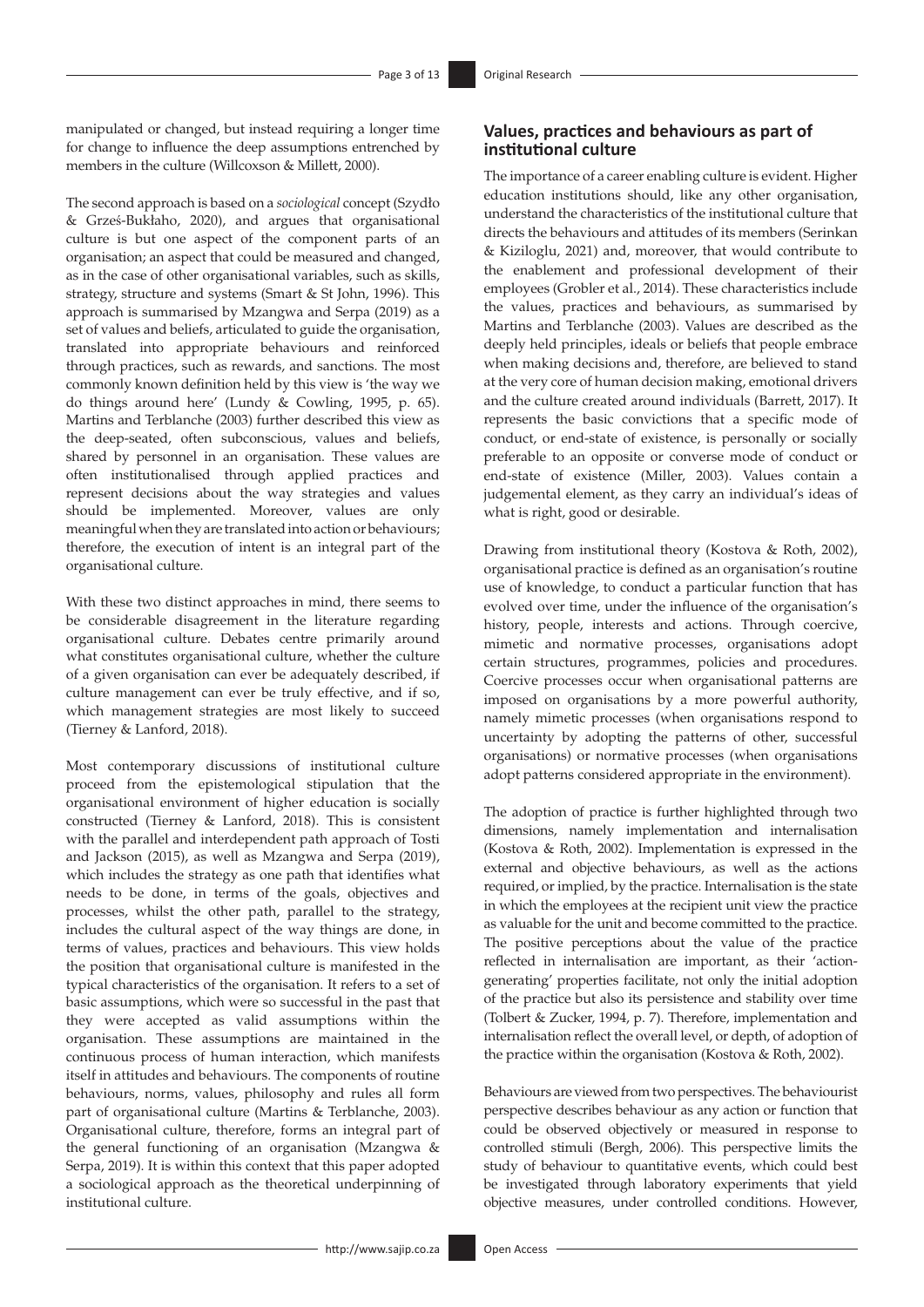another perspective, as described by the American Psychological Association (APA), describes behaviour as activities in response to external or internal stimuli, including objectively observable activities, introspectively observable activities, as well as unconscious or covert processes (APA, 2014).

It is important to note that whilst values, practices and behaviours are concepts, which could be defined distinctively, they are dynamic by nature and interchangeably connected in the concept of culture (Theron, 2006).

## **Research methodology**

### **Research approach**

The research approach included a qualitative, phenomenological study to address the research question: 'What are the values, practices and behaviours of an institutional culture to support the career progression of academic staff?' It consisted of indepth, rich, detailed and heavily contextualised descriptions of academic experiences and views, which further allowed the researchers to identify and extract themes, as well as integrate the themes into meaningful descriptions (Munhall, 2001). The study, therefore, is underpinned by a constructivist worldview, which holds knowledge as multiple or relative truths, as individuals seek understanding of the world in which they live (Creswell, 2014).

#### **Research setting**

The study was conducted at a public university in the Western Cape, South Africa. Historically, the institution has been classified as a previously disadvantaged institution and has been the vanguard of South Africa's historic change, with a distinctive academic role in helping to build an equitable and dynamic nation. The university is challenged to demonstrate that it is capable of competing with the best, as well as play a prominent role in the intellectual, social and economic life of the nation. Seven academic faculties are hosted by the institution, namely the Faculties of Arts and Humanities, Community and Health Sciences, Dentistry, Education, Economic and Management Sciences, Natural Sciences and Law.

#### **Entrée and establishing researcher roles**

Following the approval from the university to conduct the research study, the researchers planned the necessary processes for the data collection. At the time of publication, the first author was a student whilst the remaining authors held permanent employment at the research university. In considering the impact of those roles on study outcomes, the authors acknowledge (1) participants' willingness to openly talk about their experiences and (2) authors' experience may influence data interpretation. The first author adopted the role of interviewer, whilst the remaining authors were consulted as experienced researchers, throughout the collection, analyses and interpretation of the data, to ensure that the data were presented in an accurate and truthful manner. Consultation

amongst the researchers further prevented personal beliefs, values and experiences from influencing the interpretations formed and findings derived from the study (Creswell, 2014). Ultimately, the first author assumed the role of report writer, by writing up the findings, in consultation with the experienced research team.

#### **Research participants and sampling methods**

The target population of the study included full-time academics, employed at the university under a permanent employment contract during the 2020 academic year. Research identifies three main successive stages of an academic career trajectory (Christophersen, 2017), namely an early career stage, a mid-career stage and an established or advanced career stage. Whilst academic career promotion processes are governed by respective institutional policies and strategies, the development and progression of academic career stages are underpinned by the academic rank, that is, title of the academic position. For this reason, the academic rank of participants in the early career stage includes emerging scholars who are appointed as associate lecturers and lecturers, mid-career stage including academics who are appointed to the ranks of senior lecturers and associate professors and an advanced or established career stage including academics who have progressed to full professor. Moreover, academics, who held leadership roles, were also included as part of the research population as their experiences are valued to address the research question. Academics from the Dentistry faculty were not included as they hold a dual employment contract with the respective university, as well as the national Department of Health; therefore, additional employment processes and career progression practices had to be considered to understand their experiences of the institutional culture. Moreover, the study population excluded academics employed on a fixedterm contract.

With the above inclusion and exclusion criteria in mind, a purposive quota sampling technique was used to invite and recruit the participants for this study. This approach was based on the assumption that academics in various career phases, including academic leaders, may hold different and important views about the ideas and issues at question (Robinson, 2014), and therefore, a minimum of four and a maximum of five participants in each career phase were selected and interviewed. Sandelowski (1995) described an adequate sample size for a qualitative study, as one that permits a deep, case-oriented analysis, which results in a new and richly textured understanding of experience. A total of 17 academics across five of the faculties, in the various academic career stages responded, and were selected to participate in the study.

The participants included four early career academics, four academics in their mid-career, four academics in an advanced career stage and five academic leaders. Fifty-eight (58) per cent of the sample consisted of females, whilst 42% were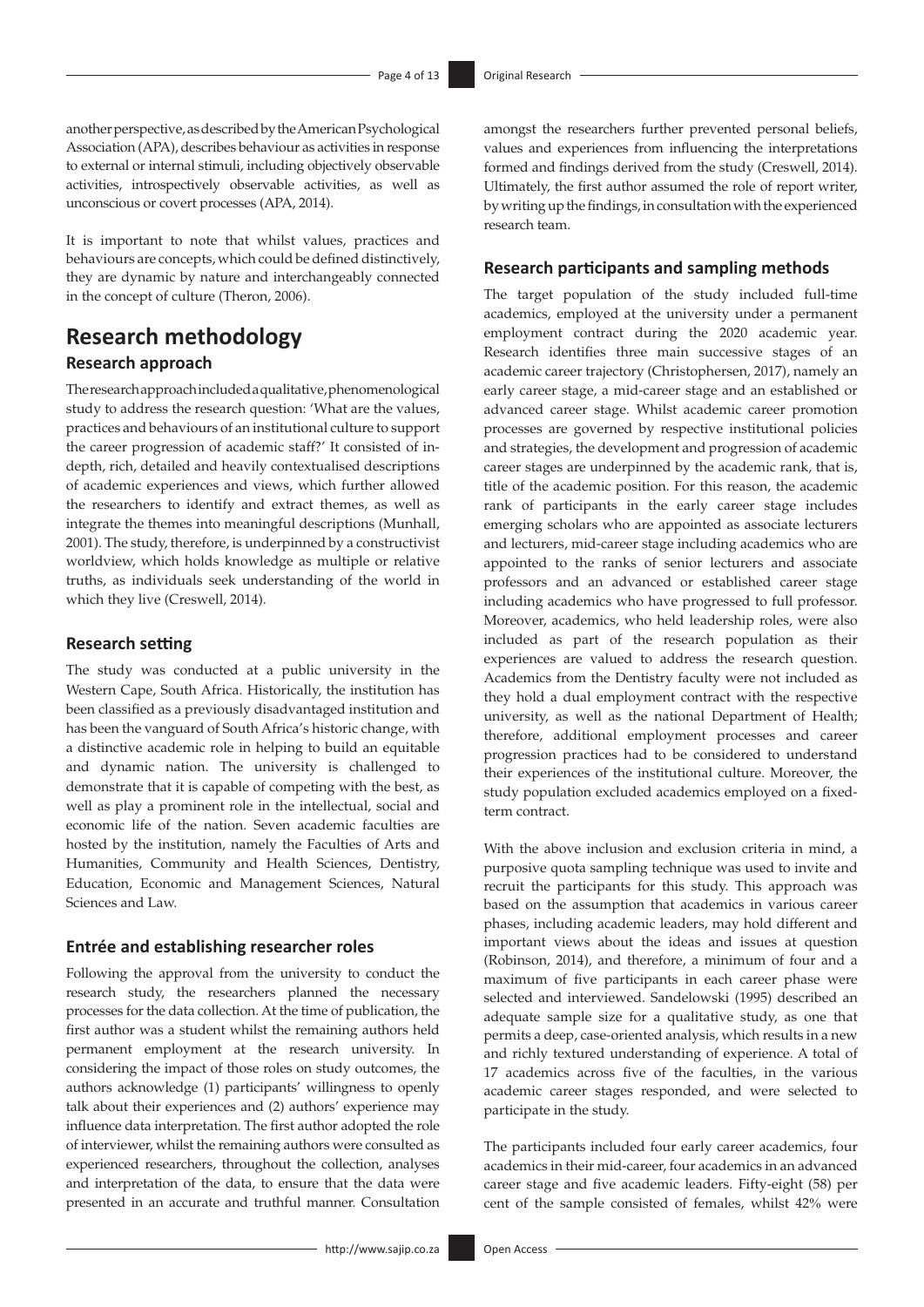males. The ethnicity of the participants included 41.2% coloured people (a distinct South African racial group), followed by 35.3% black and 23.5% white people.

#### **Data collection methods**

To address the research question, a semi-structured interview was identified as the appropriate data collection method for the qualitative research design of this current study. The semistructured interview method is suitable for studying participants' perceptions, experiences and opinions, in relation to a particular context (Barriball & While, 1994). All the interviews were conducted virtually, via an online platform, and audio-recorded, with permission from the participants. This method of data collection was used because of the social distancing protocols of the COVID-19 pandemic at the time of data collection. All the participants were provided with an outline of the research process requirements, as well as detailed elements of consent and confidentiality, prior to the scheduled interview. Moreover, elements of consent were discussed and audio-recorded, whilst an opportunity was provided to address questions before the interviews commenced.

#### **Data recording**

Transcriptions were completed, based on the audio-recorded interviews, soon after they were conducted. Thematic analysis was performed on the full data set, during which emphasis was placed on the content of the text and not how the participants responded to the questions, with the aim of identifying, analysing and reporting on the patterns (themes) in the data set (Braun & Clarke, 2006). A deductive modality was adopted in an attempt to categorise the themes within the desired values, practices and behaviours.

### **Strategies employed to ensure data quality and integrity**

The trustworthiness criteria of *credibility*, *transferability*, *dependability* and *confirmability* were considered to ensure the quality and integrity for the qualitative nature of the research study (Guba & Lincoln, 1982). *Credibility* refers to the confidence that could be placed in the truth of the research findings, as well as that the research findings represented plausible information and interpretation drawn from the participants' original data (Macnee & McCabe, 2008). The first author established credibility through the consultation and scholarly guidance of the two experienced researchers, as a way of peer debriefing. Peer debriefing is described as an opportunity for researchers to test their growing insights whilst being exposed to searching questions (Guba & Lincoln, 1982). Consequently, an overview of background information, data collection methods and processes, data management and transcriptions, together with data analysis procedures and research findings, were discussed (Pitney & Parker, 2009). Moreover, the first author kept a journal, throughout the research process, to create an opportunity for reflexivity, thereby minimising researcher bias (Malterud, 2001).

*Transferability* refers to the degree to which the research methods and findings could be transferred to another research setting (Bitsch, 2005). The researchers, therefore, provided a comprehensive description of the research methodology and context whilst purposively selecting the participants. *Dependability* refers to the stability of the findings, over time (Bitsch, 2005), which could be achieved through the available audit trail for future researchers. This includes the raw data and interview notes (Guba & Lincoln, 1982). *Confirmability* is described as the degree to which the results of an inquiry could be confirmed or corroborated by other researchers (Baxter & Eyles, 1997). The audit trail also established the confirmability of the study (Tobin & Begley, 2004).

#### **Data analysis**

Following the complete transcriptions of the interviews, the researchers engaged with the data set for in-depth knowledge, as part of the first critical step of the thematic approach followed, during the data analysis phase (Clarke, Braun, & Hayfield, 2015). Meaningful chunks of the data were identified as the units of analysis and added into a Microsoft Excel worksheet, per question. The units of analysis included phrases, words or whole paragraphs, which subsequently were assigned codes. An important step in the analysing and organising of qualitative data is the ability to identify and assign codes, or labels, to express or infer information, gathered during the study (Basit, 2003). These codes were later ordered into potential themes to generate a reasonable thematic map, in which the desired values, practices and behaviours were categorised.

Subsequently, all the themes were reviewed by the researchers, by checking them in relation to the coded extracts of the entire data set (Clarke et al., 2015). A few changes were affected by splitting or combining some themes whilst refining the boundaries of each theme. A final check was completed by the researchers to conclude the reviewing of the themes.

As a follow-up step, the themes were defined, and names were assigned, to ensure the conceptual clarity of each theme, as well as to provide a roadmap for the final step, namely the writing-up of the results to report on this current study. During the writing of the report, the first author weaved together the analytical narrative, together with data extracts, to contextualise the results and strengthen the validity of the interpretations (Clarke et al., 2015).

### **Reporting style**

A narrative was provided to describe the themes identified to enhance understanding and clarity of the data. A Venn diagram was further used to present all possible logical relations between the themes, in relation to the desired values, practices and behaviours identified.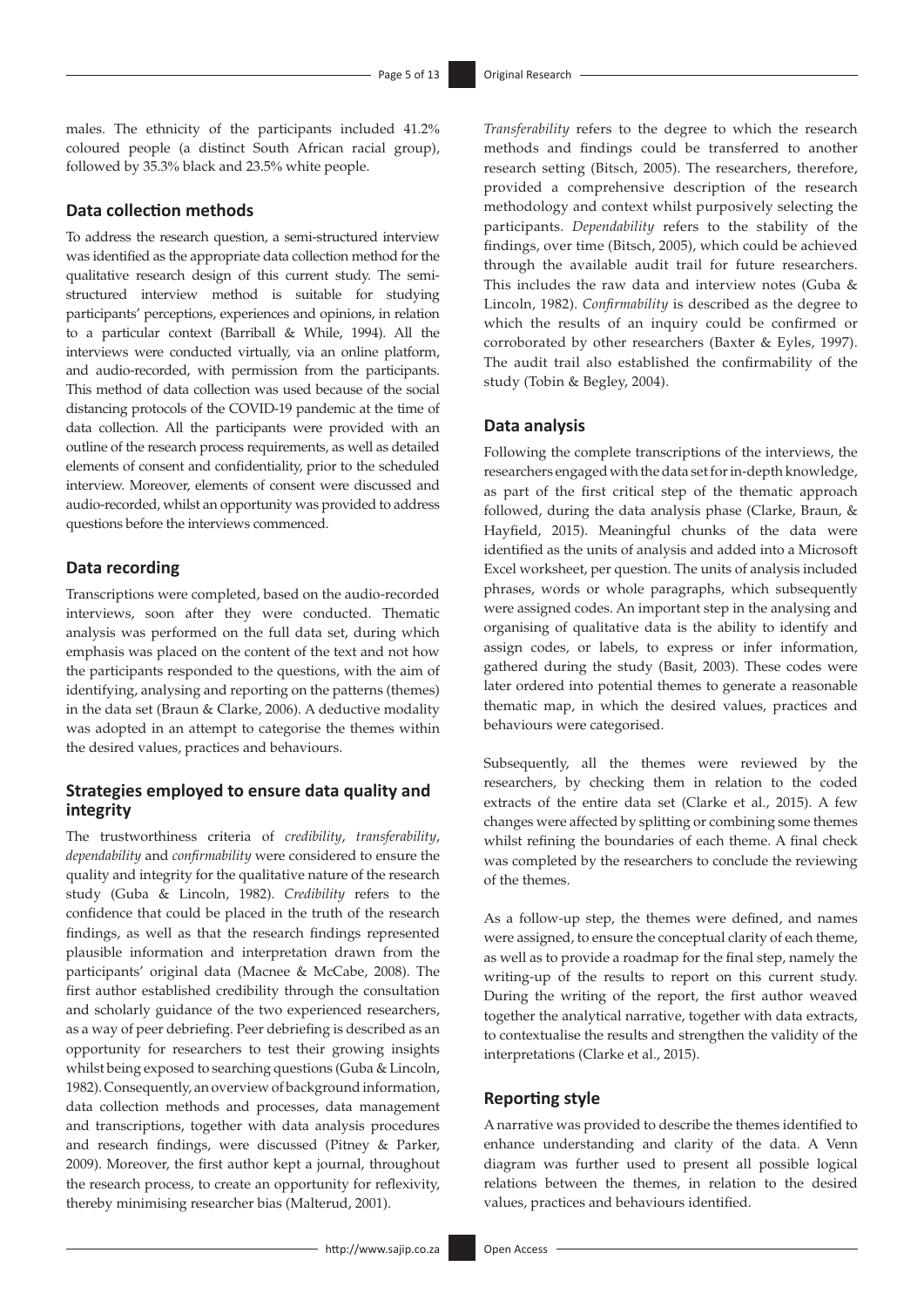### **Ethical considerations**

The study received ethical clearance from the Human and Social Sciences Ethics Committee at the University of the Western Cape, reference number: HS19/6/41.

## **Findings**

The findings that emerged are in consonance with the purpose of the study, namely to establish and present the values, practices and behaviours that contribute to an institutional culture, which supports the career progression of academic staff. Whilst the components and various approaches of reliable career management strategies are well established (Lesenyeho et al., 2018), the findings provide a deeper understanding from the view of academics in all career phases. Several themes were derived from the identified codes and categorised into the values, practices and behaviours.

#### **Values**

Participants (P) identified a list of values that they considered would enable the culture of the university to support the progression of their careers. These values are synthesised in three major themes, namely equity and inclusion, collaboration and ethics of care.

*Equity and Inclusion:* The participants expressed the need for a culture that values equity and inclusion, by ensuring that all barriers relating to gender and race, which limits full participation and growth, are removed. This was shared by participants in the excerpts given below:

'[*T*]he university needs to zoom in and unpack or grapple with those issues around personal development and how race and gender still influences our experiences.' (P17, female, black, academic leader)

'[I]t becomes very stressful to access the writing retreats away from home as a single mom. I recognise the value of dedicated time off away from home for writing, but I need to find other constructive ways to publish that can work for me as a mother.' (P7, female, white, mid-career)

'I still find myself having to navigate through the male-female power dynamic, while the voices of my male peers are taken more seriously.' (P15, female, coloured, academic leader)

This finding is aligned with the extensive research to address the career barriers of marginalised groups in higher education (Zacher, Rudolph, Todorovic, & Ammann, 2019). Globally, the discourse of gender equity and the impact of academic career advancement remains a major concern in the 21st century (Angervall, Gustafsson, & Silfver, 2018). Similarly, the intersectionality of race and gender is acknowledged as a leading transformation barrier for academia in South African higher education (Luvalo, 2019).

The need for equity as a desired institutional value for academic career development was further identified by participants as a system that allows flexibility in its approach,

to support individuals optimally, as expressed in the following excerpts:

'… [*C*]areer management support should be conducive for individual needs. The same amount of research, teaching, community service and admin or committee work can't be allocated to create fairness. In my view, fairness is rather constructing it around the individual needs, while individual strengths are used to support and benefit other individuals. It is not fair to expect senior academics to do more mentoring and supervising emerging colleagues, with the same amount of teaching and admin work.' (P5, male, white, mid-career)

'[*S*]ystems need to be flexible to accommodate individual research needs; a one size fits all approach is not the most efficient approach in my experience, when it comes to academic career advancement.' (P10, female, white, advanced career)

This view aligns with the principle of career development as a continuous process of goal setting and strategy development, with ongoing evaluation of its effectiveness (Schreuder & Coetzee, 2016). This, in turn, requires the flexibility to review and customise equitable academic career support. Whilst equity relates to the perception of fairness in the work environment when individuals compare the relationship between their job inputs and outcomes to the relationship between job inputs and outcomes of colleagues, the benefit of the value is evident. There is a positive impact on an individual's perception of equity and fairness regarding employee engagement, which in turn positively impacts career success and progression (Schreuder & Coetzee, 2016).

When work environments respect and empower differences, by identifying and removing barriers for equity and inclusion, individuals will be able to successfully grow in their careers (UNESCO, 2017). Therefore, equity and inclusion are desired institutional values that allow academics to optimally contribute in their work environments.

*Ethics of care:* Participants identified the value of holistic institutional support, including the need for transparent and authentic relationships with peers and their seniors, as shared in the following excerpts:

'[*T*]he personal development initiatives that I was able to attend, have been very helpful for my growth and career.' (P1, female, white, early career)

'[*I*]t is important for the university to acknowledging the personal in the professional; understanding that my personal wellbeing or challenges has an impact on my professional development.' (P7, female, white, mid-career)

These views are aligned to the finding that confirms the positive impact of personal wellbeing on individual output and performance, as well as a positive impact on individual career development (Warr & Nielsen, 2018). The need for authentic and transparent relationships was further identified by participants as an important element to build an enabling culture for academic progression as follows: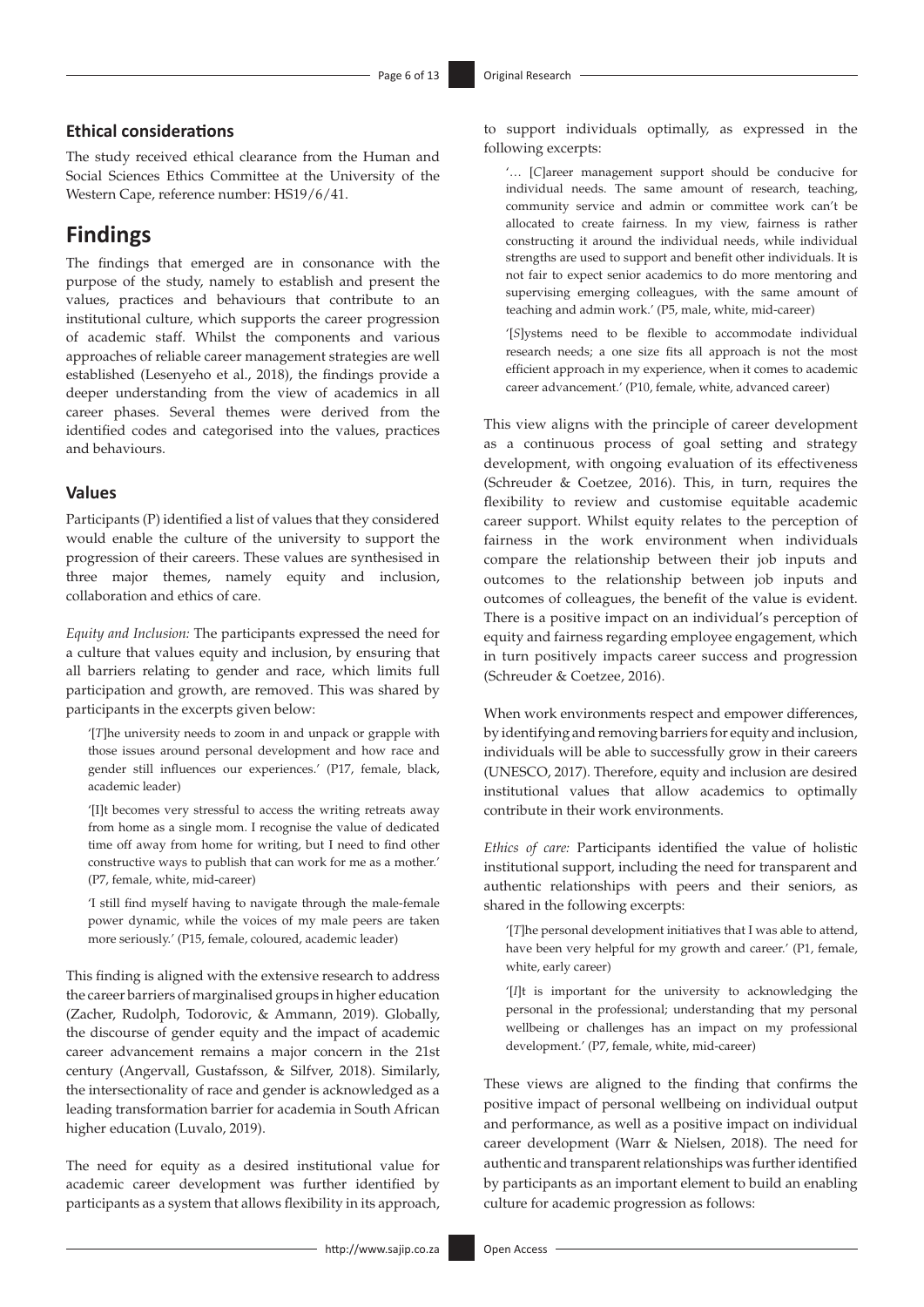'I understand the push for us to collaborate, but it takes time to build and sustain the relationship; we need time to build authentic collaborative relationships; we need an open and sharing collegial culture, and an environment that is supportive.' (P8, female, black, mid-career)

'[*T*]he safe and trusted spaces with my peers have been an enormous support for my career; we must be open to learn and grow from our mistakes and not fear being penalised.' (P17, female, black, academic leader)

'[*T*]here is a need for safe spaces, where I can share some of my challenges, while also getting the trust and support from my line.' (P15, female, coloured, academic leader)

Archer (2008) highlighted the questions of authenticity and legitimacy, as central to the formation of relations within academia. The participants' experiences further align with the view that the management of organisational career development support practices should not only focus on the mechanical application of moral prescriptions but also on the process of creating and maintaining relationships, through which dilemmas that cannot be covered by prescription can be addressed (Janse van Rensburg, Rothmann, & Diedericks, 2017b). The overall need to value ethics of care to enable an institutional culture that supports academic career progression is supported by the findings that self-care in higher education is an ethic and is integral to meeting higher education goals (Bryan & Blackman, 2019).

*Collaboration:* Participants identified the value of opportunities to work with others to accomplish a common goal through the sharing of ideas, thinking and different perspectives. However, they believed that there should be a meaningful reason for working together, as it benefits all parties, including the institution. Participants shared as follows:

'I value authentic collaboration where our skills complement each other's.' (P7, female, white, mid-career)

'[*C*]ollaboration should be mutually beneficial…when I work on a project with emerging scholars, I use the opportunity to coach and mentor them and at the same time, I see it as building my own career.' (P11, male, black, advanced career)

Collaboration in higher education has grown significantly, in many forms, in the last century (Newell & Bain, 2020), including research and scholarship amongst academics (García-Sánchez, 2014). However, there seems to be tension between the recognition of individual achievement in universities and the call for greater collaboration (Macfarlane, 2017). Collaborative success should therefore be considered through resourcing, protocols and participation whilst preventing structures that perpetuate more common individualised and competitive work practices (Newell & Bain, 2020).

#### **Practices**

The participants identified the practices to include performance management, a career management system, comprehensive induction and orientation, a collaborative structure, remuneration, as well as resources and support.

*Performance Management:* The need for faculties and departments to align their goals and objectives with their available resources, including the competencies and skills of their academic employees, was identified as an important practice for the success of academic career progression. A participant shared as follows:

'[*T*]here is a need to look at how to use the resources and the skills or competencies in the department optimally, as well as to use established researchers to support the research output of others, but make sure that it becomes part of their official role for continuity.' (P5, male, white, mid-career)

The need for a systematic approach to manage academic performance, by differentiating the key performance areas, as well as the workload of academics in various career phases, was further highlighted as critical for academic career progression. Participants articulated:

'[*W*]hen you are being assessed, it's not how many meetings you attended or when and how you had to stand in and represent your HOD, but it's how many articles and books you completed.' (P11, male, black, advanced career)

'[*A*] performance planning conversation with my HOD is very helpful to guide my performance goals for the year.' (P1, female, white, early career)

'[*P*]erformance conversations need to be streamlined more. It should also be more frequent and not just once a year to tick the box. There should also be discussion around the resources available to individuals. My performance goals should also be set in relation to the resources and support that I have access to.' (P3, female, coloured, early career)

'[*P*]erformance outcomes should be structured with clear goals.' (P6, female, black, mid-career)

The overall finding is supported by the notion that performance management is a tool, which ensures that the organisation meets its overall objectives (Bussin, 2013). Literature further identifies a performance management system as a mechanism to manage remuneration and rewards objectively (Maimela & Samuel, 2016). It is, however, important to note that none of the participants identified the need for a performance management system to address concerns regarding remuneration during the study but solely as a practice to support their academic career development and progression.

*Career Management System:* Participants identified the need for an ongoing process to set and manage their career goals through opportunities and platforms offered by the university. A participant was of the view that:

'[*T*]he goal setting theory tells us that if clear goals are set and realistic measures identified to achieve goals, you will be motivated to reach it.' (P5, male, white, mid-career)

Setting individual career goals further requires an assessment of the individual's needs and strengths whilst understanding the career opportunities. Participants expressed this in the following excerpts:

'[*T*]here is a need to consider individual needs and recognise that certain strengths come with each career phase.' (P11, male, black advanced career)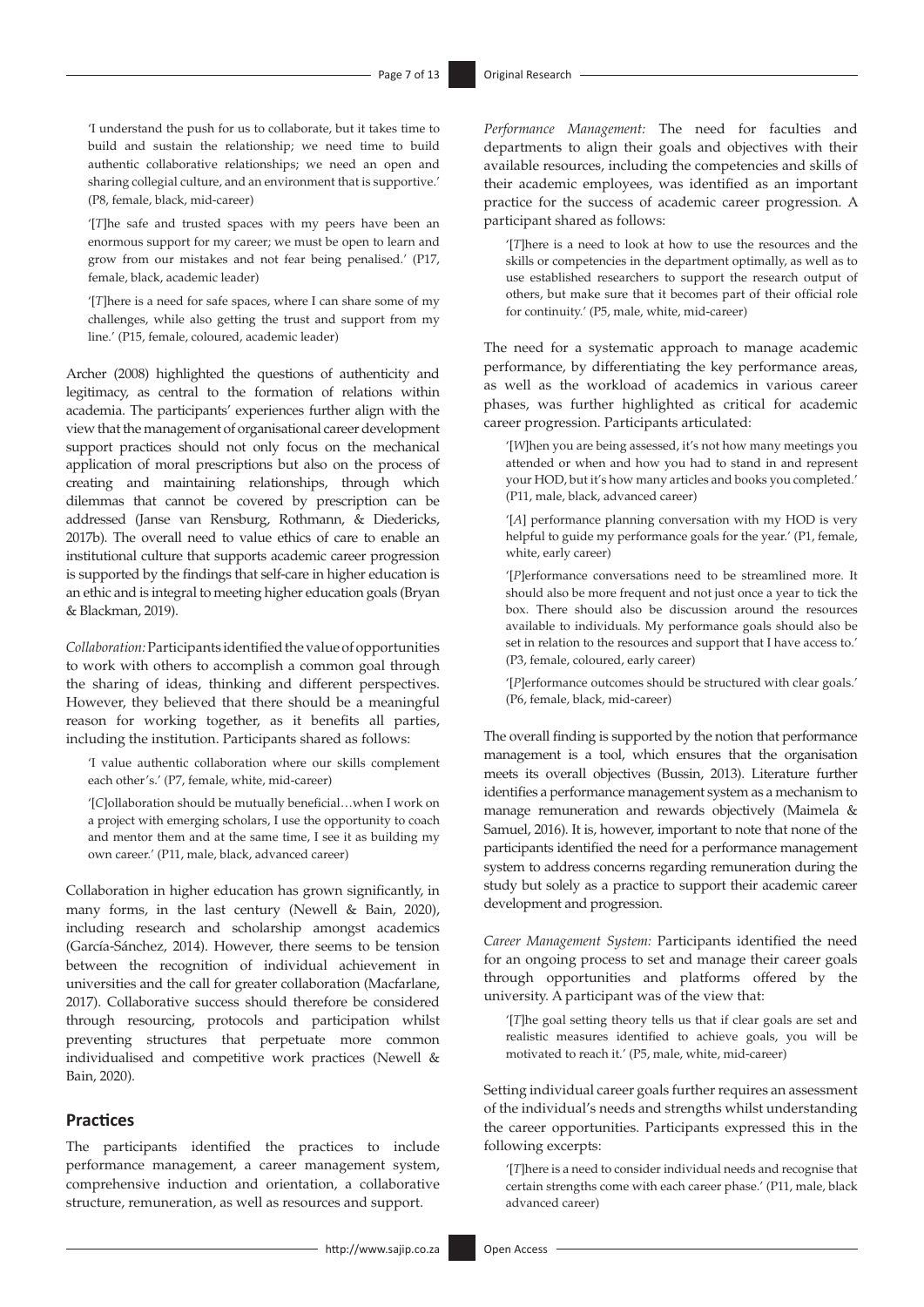'I need to understand the career path of an academic and how to become an established researcher.' (P2, male, coloured, early career)

'[*W*]hile there is a guideline of the promotion process, knowing the promotion criteria will be very helpful in setting my career goals.' (P4, male, black, early career)

Moreover, career management system was identified as crucial to offering structured support programmes and platforms that enable the progression of individual careers. Such programmes include the 'continuous technical and professional development' as identified by participant P1 (female, white, early career), together with coaching and mentoring that emerged as a dominant strategy by several participants as follows:

'[*T*]he mentoring is working very well for me.' (P3, male, black, early career)

'[I]t's going much better since the formal appointment of my mentor as part of the nGAP [*New Generation of Academics Programme is a national programme implemented by government as a strategy to support transformation in higher education, by recruiting emerging scholars*]' (P3, female, coloured, early career)

'[*M*]entors are very important, it has helped me significantly.' (P6, female, black, mid-career)

'[*T*]here is a perception that you don't need support such as coaching and mentoring when you little more experienced, but I believe it should be offered at all levels.' (P8, female, black, mid-career)

'[*T*]he coaching and leadership programme recommended by my dean was very helpful and carried me through my tenure as a HOD.' (P12, female, coloured, advanced career).

Peer support was another practice that was identified to support the career management of academics, as expressed by participants:

'[*T*]he opportunity to connect and engage with peers is very helpful.' (P7, female, coloured, mid-career)

'…[*T*]alking and connecting with my peers in the same situation, is also very helpful.' (P1, female, white, early career)

This finding is supported by literature, which advocates a strategic career management approach that requires the systemic consideration, alignment and integration of career management practices, tools and interventions, with the overall strategy, policy and practices of an organisation (Lesenyeho et al., 2018).

Sabbatical leave was identified as another critical element to consider as part of a career management system. Participant P7 stated,

'We need time to think and sabbatical is the one time you can actually deepen your knowledge. Reconsider sabbatical by staggering it, or shorter sabbaticals to accommodate more academics. Taking a term or six month break from teaching is also helpful.*'* (P7, female, white, mid-career)

This finding, therefore, is also aligned with literature that regards sabbatical leave as an important process in the

<http://www.sajip.co.za> Open Access

production and exchange of scientific knowledge, as well as the subsequent positive impact on the academic career (Zahir & Fakhri, 2011).

Furthermore, the importance of supporting and developing leadership capability was identified as critical to managing a career management system. Participants shared as follows:

'[*F*]eedback and guidance from your HOD is critical, but remember, all HODs are not good leaders. They also need support to develop the capability to guide and support others.' (P5, male, white, mid-career)

'[*T*]he best academics don't necessarily make the best leaders. A willingness for personal development is important for academic leadership as it's a different competency and skill set and therefore needs to be supported in that particular way.' (P13, male, coloured, academic leader)

This view is supported by literature that identifies performance appraisal and feedback from leaders as a critical step in the development of a career plan (Lesenyeho et al., 2018). The overall finding of a career management system to enable academic career development and progression is evident.

*Comprehensive induction and orientation:* A comprehensive induction into the higher education sector, clarification regarding the expectations and role of an academic, together with the complete orientation and understanding of the academic career path, was identified as an essential practice for academic career progression. Participants shared in the following excerpts:

'[*I*]t is important to understand the career paths of an academic as an emerging scholar. You have to understand the academic leader role and plan your career accordingly.' (P13, male, coloured, academic leader)

'[*T*]he professionalisation course during probation, as part of the orientation, was very empowering. It helped me to understand the bigger picture and career path of an academic.' (P1, female, white, early career)

Academic induction, including the orientation into the higher education system, is an essential practice to enable the career development and progression of individuals (King et al., 2018). Whilst the need for induction and socialisation programmes into academia is recognised, and studies show the positive experience for emerging scholars as it creates a sense of confidence into academia (Kensington-Miller, 2018), literature also identifies potential risks. This includes the impact on academic identity that Schulze (2014, p. 1) referred to as 'a deeply ambiguous concept, incorporating ideas of differences and sameness, individuation and identification, and distinctiveness and embeddedness'.

*Collaborative structures:* The strategic and formal partnering of academics in various career phases to complete projects was identified as a required practice to ensure an enabling culture for academic career progression. This was shared by participants in the following excerpts: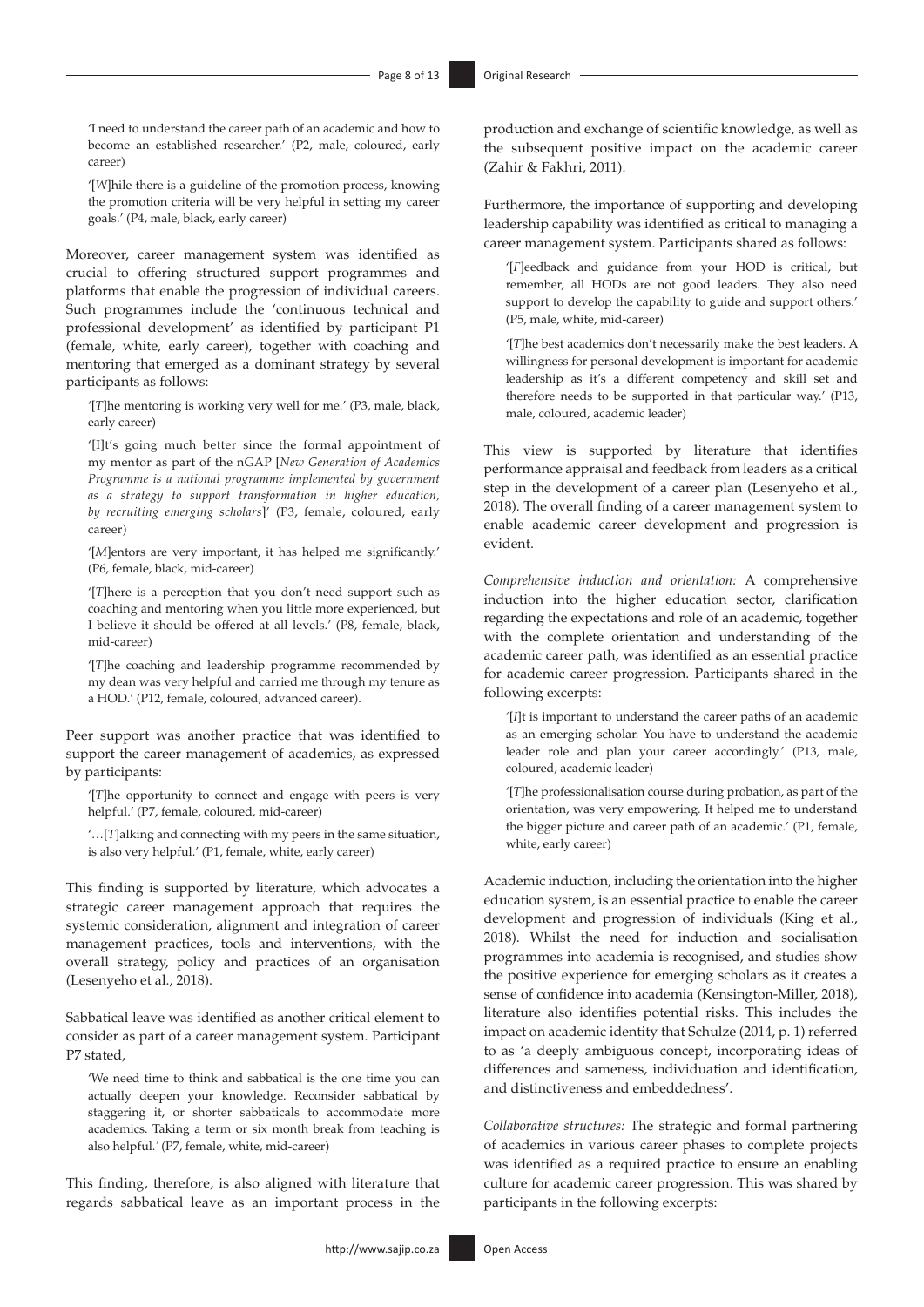'In my experience, where teams were set up with diverse skill sets, people complemented each other, and that set-up allowed academics in various phases to learn from each other.' (P11, male black, advanced career)

'…[*E*]xpecting people to assist from a place of "good will" might be unrealistic. To create the culture, you should provide some sort of incentive or create a mutual beneficial practice. Emerging researchers should be partnered with experienced researchers, to guide and provide supervisory support. Supervising emerging academics should become part of their deliverables. Established researchers should in turn be rewarded by taking some admin away. They should be strategically and formally partnered to work and help each other. This collaboration and partnerships should however be managed by the HOD.' (P5, male, white, midcareer)

This finding aligns with the research that identifies the benefits of collaboration to include sharing new perspectives across disciplinary boundaries, pooling scarce resources and as a means of mentoring inexperienced academics or research students (Macfarlane, 2017). Whilst higher education institutions are encouraged to develop and implement formal structures and practices to cultivate the collaboration needed for dynamic and productive individual academic careers (Newell & Bain, 2017), research also indicates that in addition to organisational structures, there is a complex matrix of personal, professional and social or cognitive factors to be considered. The willingness of academics to collaborate, together with their understanding of shared goal or mutual benefit, is crucial to the effectiveness of collaboration (Newell & Bain, 2020).

*Remuneration:* Remuneration was identified by a participant as a practice to consider for the development of an enabling culture. Participant P16 articulated that:

'remuneration is a factor in comparison to other institutions in South Africa and competitive or market related salaries are important.' (P16, male, coloured, academic leader)

The importance of remuneration, as an extrinsic motivator, appears to be another controversial topic in higher education (Bussin, 2013). There is, however, a strong view that remuneration practices, in general, can motivate or maintain behaviour, which could influence and embed the desired organisational culture in an organisation (Lesenyeho et al., 2018)

*Resources and support:* The participants identified the appropriate allocation of resources and support, as essential for the development of the desired culture to support academic progression. This was expressed by participants in the following excerpts:

'…[*T*]he infrastructure in laboratories are critical to support my current research and teaching.' (P9, male, black, advanced career)

'…[*T*]he department is sometimes limited by resources. We have great plans and visions but can only execute to the extent of our resources. As an academic leader, I have to jump in and assist when there's a gap and that impacts my research … so ideally, resources need to follow your strategy.' (P13, male, coloured, academic leader)

'I find the benefit of tutoring support to enable academic career progression.' (P12, female, coloured, advanced career)

The research funding model was also identified as a mechanism to support academic leaders, in particular. Participant P13 stated:

'it is very challenging to apply for funding while wearing two hats at the same time and therefore, there should be some support for us during our leadership tenure.' (P13, male, coloured, academic leader)

Whilst research on the role of work resources in academic career development is limited, Zacher et al., (2019) argued that there are several factors, including institutional resources and support, which could serve as contextual affordances to either promote or hinder academic career development.

#### **Behaviours**

Whilst many behaviours could be identified to articulate the identified values, and various behaviours will emerge from the identified practices, three specific behavioural themes were identified, when the participants were asked to state the behaviours required, to create a culture that enables academic career progression. These behaviours include the articulation of team values, alignment of individual and institutional values, as well as a systemic approach.

*Articulation of team values:* A participant identified the importance of identifying and clearly articulating the values to all staff members. Participant P13 indicated that:

'there is a need to be clear about the team values, but also to make sure everyone understands the behaviours that support the values.' (P13, male, coloured, academic leader)

Literature confirms that values influence people's priorities (Mzangwa, 2019), and therefore the need to align or identify behaviours, to articulate the values, is identified as a critical approach to embed the desired culture (Barrett, 2017). Tierney and Lanford (2018) viewed that if the values of a university are not articulated frequently or are unclear, the mission statement may be ineffectual, and institutional priorities may be contested by various actors.

*Alignment of individual and institutional values:* The alignment of individual values with institutional goals was identified as important to create the desired culture. Participant P13 expressed that:

'it is important to align your personal values with the institutional values.' (P13, male, coloured, academic leader)

Research shows that the greater the alignment between the personal values of the people in the organisation and those chosen by the organisation, the higher the impact on engagement and individual effectiveness. More specifically, when people perceive the values of the organisation to be more aligned with their own values, they are able to bring more of their effort and energy to the workplace (Barrett, 2017; Rhoades, 2005).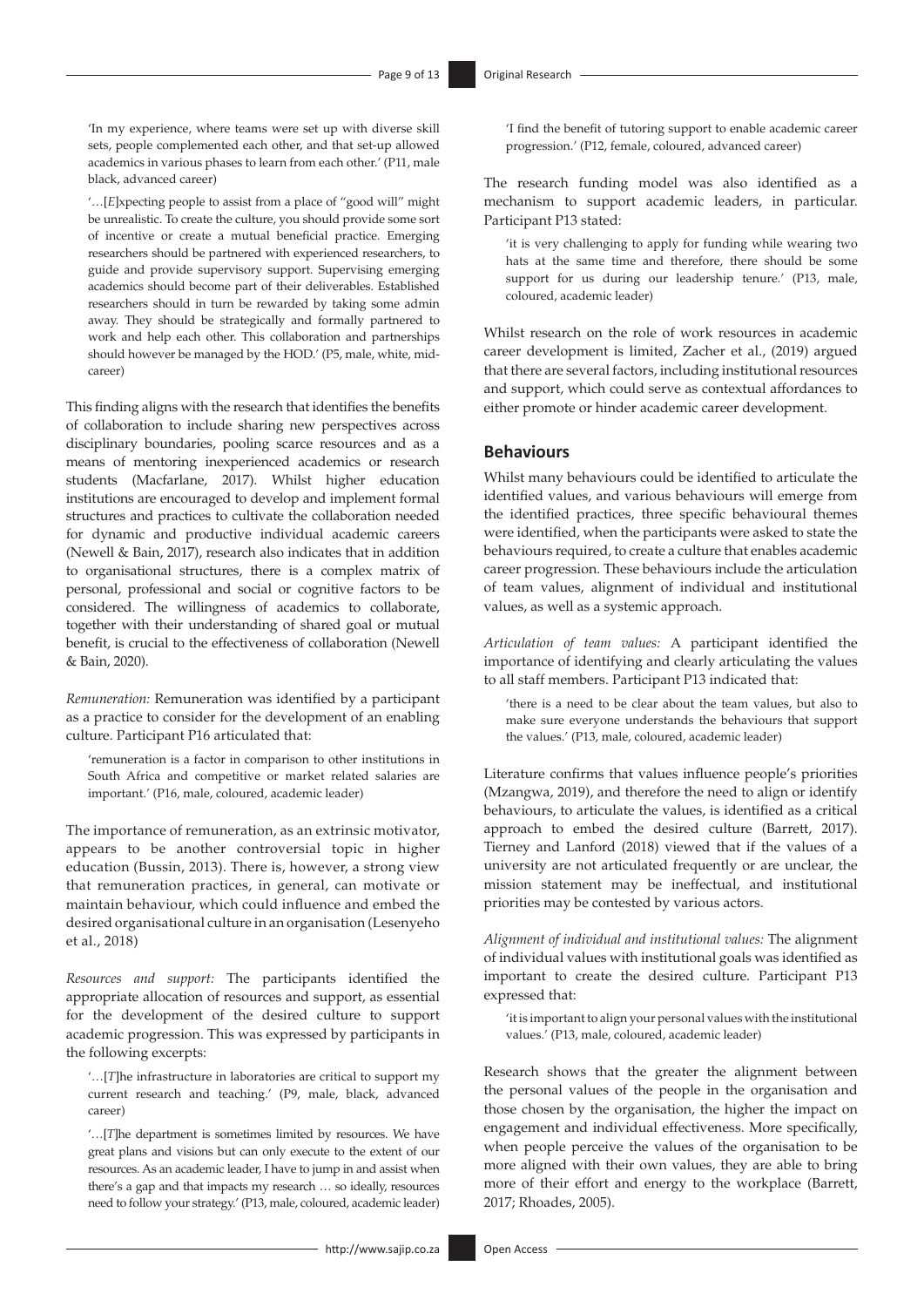

**FIGURE 1:** Institutional culture that supports academic career progression.

*A systemic approach:* The need to understand how systems and practices impact each other, and especially, that various factors need to be considered when particular decisions are made within a system, was identified as critical to enable a culture. One of the participant expressed:

'[*T*]here is a need for a systemic approach to respond to the needs and support of academics. We need to recognise that there are factors outside the department, at institutional level, and to a certain extent, outside the university that impacts the development and progression of my career.' (P13, male, coloured, academic leader)

A systemic approach to career progression is not new. Von Bertalanffy (1967, p. 133) recognised career management as a 'complex of elements standing in interaction' and 'single parts and processes cannot provide a complete picture of the vital phenomena'. This finding is aligned to the systemic approach of career development that recognises the process as complex and dynamic and the interrelated and dependency of the individual within a broader context (McMahon & Patton, 2018).

### **Conceptual model of the findings**

To provide a summary conceptual model of the findings, a stacked Venn diagram is utilised, as it acknowledges the dynamic and interchangeable nature, as well as the potential overlap of the values, practices and behaviours within an institutional culture (Shade & Handelsman, 2012) (see Figure 1).

## **Discussion**

The study aimed to establish and present, from the academics' point of view, the values, practices and behaviours that facilitate an enabling institutional culture, which supports the career progression of academic staff. In doing so, a

stacked Venn diagram was utilised to create a conceptual model that acknowledges the dynamic and interchangeable nature, as well as the potential overlap of the values, practices and behaviours within an institutional culture.

The interconnections of the themes are evident as all the practices and behaviours are underpinned by a clear thread of the three major synthesised values. Participants identified equity and inclusion as a critical value that should be echoed through practices and behaviours that demonstrate flexibility in career management approaches and support, by considering individual strengths, intersectionality, and different academic career stages. It is evident that equity and inclusion remain a priority in higher education and that it should be actively considered by institutions as they grapple to negotiate the landscape for academic career success.

Personal benefits of collaboration were acknowledged whilst emphasising the importance of embedding values through practices, by clearly articulating and aligning individual and institutional values.

The study further highlighted some controversial discourses in higher education, including performance management (Maimela & Samuel, 2016). Whilst reference was made to the need for clear performance goals and feedback, participants demonstrated their readiness for performance engagements and acknowledged the value of it for individual career growth in an environment that does not employ a prescribed performance management system. Literature highlights the need to consider contextual factors, including individual readiness, for successful implementation of any system or change initiative (Cameron & Green, 2019). This need for performance management was further underpinned by an ethic of care that encourages the creation of trusted spaces for the holistic development.

Whilst the study did not include a comparative analysis, it is interesting to note that participants experienced certain themes differently, such as the alignment and allocation of resources and support, as well as access to career development platforms. Early career academics acknowledged the value of their support structures, such as mentors. Academics in the mid- and advanced career stage, however, identified the need for formalised structured support, including the need to capacitate leaders as critical partners in career engagements. Whilst academics encountered linear developmental pathways within a stable employing environment in the past, the contemporary academic career experiences volatility that demands a structured career management approach (Bennett, Roberts, Ananthram, & Broughton, 2018; Callanan et al., 2017). A South African study identified the absence of a structured career management approach as a challenge for academics' career progression (Barnes et al., 2021).

The findings further confirm that academic induction and orientation practices form part of the critical engagements that shape the academic identity of an individual that could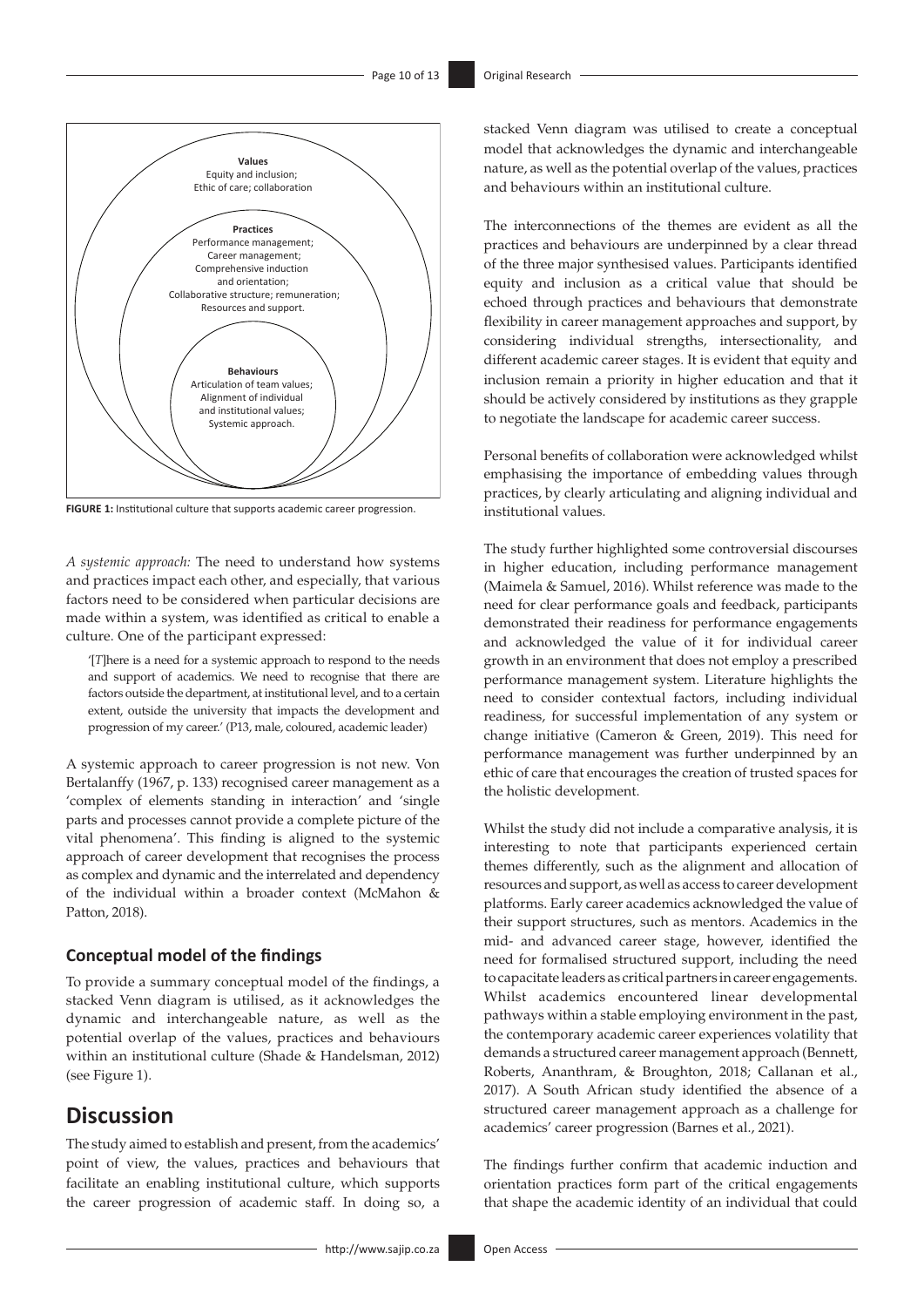either have a favourable or detrimental impact on the career trajectory of an early career academic (Hlengwa, 2019). Higher education institutions are therefore encouraged to provide personalised, professional scaffolding for scholarly development and to monitor its effectiveness whilst seeking opportunities to build a more supportive academic culture (Billot & King, 2017).

With remuneration practices as another controversial topic in higher education, the university might benefit from understanding the remuneration preferences of their knowledge workers (Bussin & Brigman, 2019) and intricacies of institutional context. Literature identifies an institutional model of academic salary that emphasises remuneration as an expression of institutional norms and values, regardless of institutional missions, and that institutional forces can dictate academic salary levels (Kwiek, 2018).

The study highlights the role of values as the deeply held principles, ideals or beliefs that people embrace at the very core of human decision making, emotional drivers and the culture created around individuals (Barrett, 2017). The objective history of any given institution, combined with established institutional norms, will result in a limited set of immutable outcomes for any given situation. It is clear from the study that by consciously interrogating and understanding the values, leaders can assess the probable outcome of practices and behaviours that inform institutional culture, before charting a course of action (Tierney & Lanford, 2018).

## **Limitations and recommendations**

Whilst this current study identified the factors in relation to the desired values, practices and behaviours of an enabling institutional culture, to support the career progression of academic staff at a respective university, the findings cannot be extended to the broader research population as a primary disadvantage of a qualitative approach and interviewing a limited number of participants (Creswell, 1994). The findings can, however, provide leaders and talent management practitioners in the higher education sector with the factors to consider, as they endeavour to understand the progression of academics, within the context of institutional culture in higher education.

## **Practical implications**

This current research contributes to existing knowledge of career management values, practices and behaviours within the context of higher education. The findings, therefore, provide leaders and talent management practitioners in the higher education sector with the factors to consider as they endeavour to understand a culture that enables the career progression of academic staff. It offers leaders and practitioners a keen awareness of potential values, practices and behaviours, which influence, as well as potentially conflict with, the career management decisions and actions of academic staff in the broader institutional life and not in isolation. Moreover, the relationship and interchangeable

connection of the values, practices and behaviours of this current study are a reminder of the dynamic nature of culture, as well as that understanding career development challenges in isolation cannot provide a complete picture as a vital phenomenon (McMahon & Patton, 2018).

## **Conclusion**

In conclusion, the study established and presented, from the academics' point of view, the values, practices and behaviours that facilitate an enabling institutional culture, which supports the career progression of academic staff. The findings highlight the dynamic and interchangeable nature, as well as the overlap of the values, practices and behaviours within an institutional culture. It particularly identified the interconnections as all the practices and behaviours are underpinned by a clear thread of the three major synthesised values.

The study further demonstrated that a comprehensive and deeper understanding of how individuals interpret their environment, to support their career progression, is important as the objective history of any given institution, combined with established institutional norms, will result in a limited set of immutable outcomes for any given situation.

## **Acknowledgements Competing interests**

The authors declare that they have no financial or personal relationships that may have inappropriately influenced them in writing this article.

### **Authors' contributions**

All authors made a substantial contribution to the conception and design of the study, together with the analysis and interpretation of the data. N.B. drafted the manuscript, M.D.P. and J.F. critically revised it for important content. All authors approved the final version for submission of the manuscript.

### **Funding information**

The research was financially supported by the Academic Doctorate Advancement Programme Towards Transformation (ADAPTT).

### **Data availability**

The data that support the findings of this study are available from the corresponding author, N.B., upon reasonable request.

### **Disclaimer**

The views and opinions expressed in this article are those of the authors and do not reflect the official policy or position of any affiliated agency of the authors.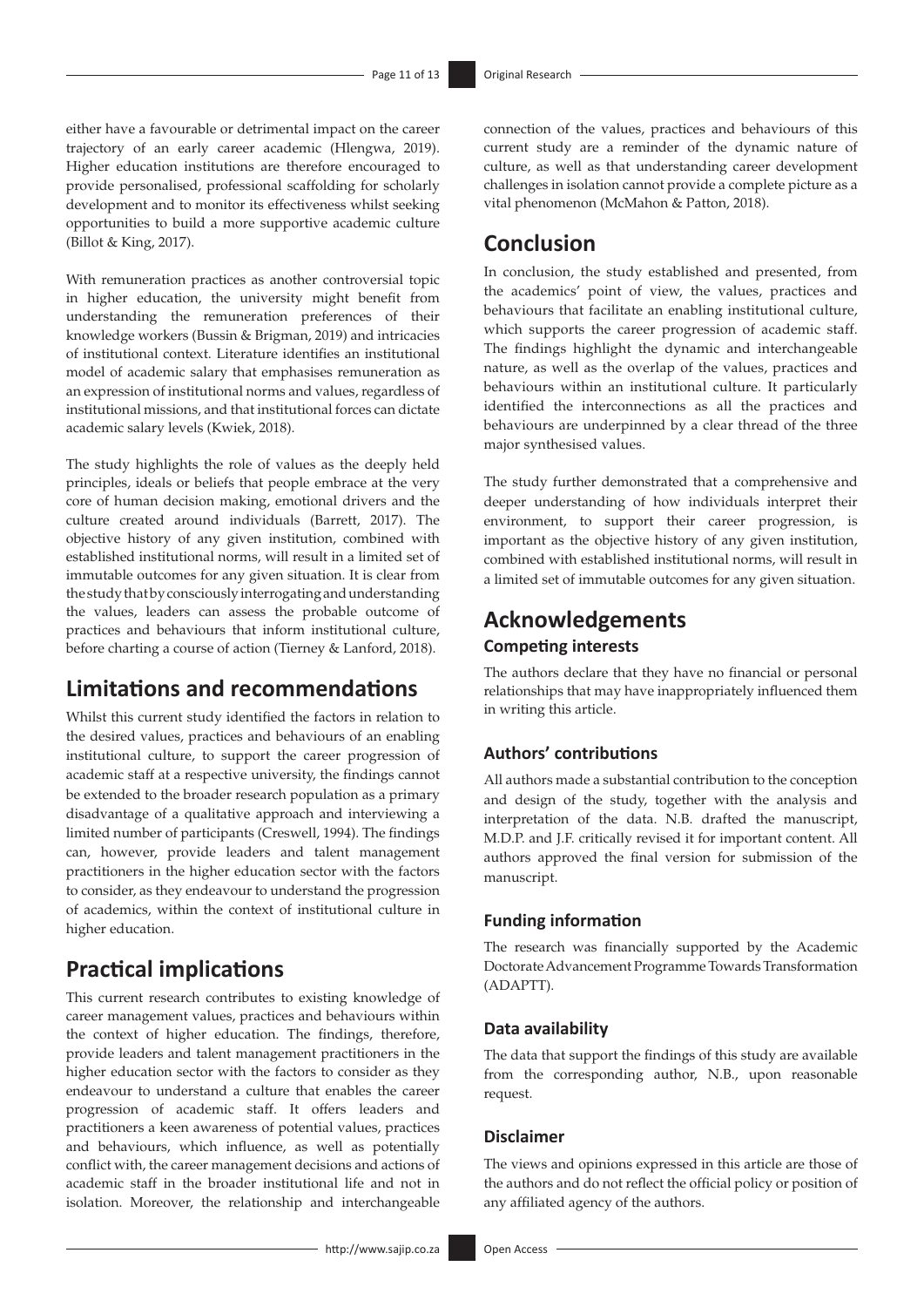## **References**

- American Psychological Association (APA). (2014). *Science of psychology*. Retrieved from<https://www.apa.org/education/undergrad/curriculum>
- Angervall, P., Gustafsson, J., & Silfver, E. (2018). Academic career: On institutions,<br>social capital and gender. Higher Education Research & Development, 37(6),<br>1095–1108.<https://doi.org/10.1080/07294360.2018.1477743>
- Archer, L. (2008). Younger academics' constructions of 'authenticity', 'success' and 'professional identity'. *Studies in Higher Education, 33*(4), 385–403, [https://doi.](https://doi.org/10.1080/03075070802211729) [org/10.1080/03075070802211729](https://doi.org/10.1080/03075070802211729)
- Barnes, N., Du Plessis, M., & Frantz, J. (2021). Perceived career management challenges of academics at a South African university. *SA Journal of Human Resource Management/SA Tydskrif vir Menslikehulpbronbestuur, 19*(0), a1515. <https://doi.org/10.4102/sajhrm.v19i0.1515>
- Barrett, R. (2017). *The values-driven organization: Cultural health and employee wellbeing as a pathway to sustainable performance*. New York, NY: Taylor & Francis.
- Barriball, K.L., & While, A. (1994). Collecting data using a semi-structured interview: A discussion paper. Journal of Advanced Nursing-Institutional Subscription, 19(2), 328-335. https://doi.org/10.1111/j.1365-2648.1994.t
- Basit, T. (2003). Manual or electronic? The role of coding in qualitative data analysis. *Educational Research, 45*(2), 143–154. [https://doi.org/10.1080/](https://doi.org/10.1080/0013188032000133548) [0013188032000133548](https://doi.org/10.1080/0013188032000133548)
- Baxter, J., & Eyles, J. (1997). Evaluating qualitative research in social geography:<br>Establishing 'rigour' in interview analysis. Transoctions of the Institute of British<br>Geographers, 22(4), 505–525. https://doi.org/10.111
- Bennett, D., Roberts, L., Ananthram, S., & Broughton, M. (2018). What is required to develop career pathways for teaching academics? *Higher Education, 75*(2), 271–286. <https://doi.org/10.1007/s10734-017-0138-9>
- Bergh, Z. (2006). Work adjustment and maladjustment. In Z. Bergh & A. Theron (Eds.), *Psychology in the work context* (3rd ed., pp. 432–458). Cape Town: Oxford University Press Southern Africa.
- Billot, J., & King, V. (2017). The missing measure? Academic identity and the induction process. *Higher Education Research & Development, 36*(3), 612–624. [https://doi.](https://doi.org/10.1080/07294360.2017.1288705) [org/10.1080/07294360.2017.1288705](https://doi.org/10.1080/07294360.2017.1288705)
- Bitsch, V. (2005). Qualitative research: A grounded theory example and evaluation criteria. *Journal of Agribusiness, 23*(345-2016-15096), 75–91.
- Braun, V., & Clarke, V. (2006). Using thematic analysis in psychology. *Qualitative Research in Psychology,3*(2), 77–101.<https://doi.org/10.1191/1478088706qp063oa>
- Breier, M., & Herman, C. (2017). The PhD conundrum in South African academia. *Higher Education Quarterly, 71*(4), 352–368.<https://doi.org/10.1111/hequ.12134>
- Bryan, V., & Blackman, G. (2019). The ethics of self-care in higher education. *Emerging Perspectives: Interdisciplinary Graduate Research in Education and Psychology, 3*(2), 14–34.
- Bussin, M. (2013). *Performance management for government, universities, schools and NGOs: A practical and informative textbook for managing performance in service delivery-orientated organisations*. Randburg: Knowres Publishing.
- Bussin, M.H.R., & Brigman, N. (2019). Evaluation of remuneration preferences of<br>knowledge workers. *SA Journal of Human Resource Management, 17*(1), 1–10.<br><https://doi.org/10.4102/sajhrm.v17i0.1075>
- Callaghan, C.W. (2015). Designation differences and academic career progression. *Acta Commercii, 15*(1), 1–12.<https://doi.org/10.4102/ac.v15i1.267>
- Callanan, G.A., Perri, D.F., & Tomkowicz, S.M. (2017). Career management in uncertain times: Challenges and opportunities. *The Career Development Quarterly, 65*(4), 353–365. <https://doi.org/10.1002/cdq.12113>
- Cameron, E., & Green, M. (2019). *Making sense of change management: A complete guide to the models, tools and techniques of organizational change*. London; Kogan Page Publishers.
- Christophersen, E.R. (2017). Career development and promotion in an academic health center. *Journal of Clinical Psychology in Medical Settings, 24*(1), 41–46. <https://doi.org/10.1007/s10880-017-9488-9>
- Clarke, V., Braun, V., & Hayfield, N. (2015). Thematic analysis. In J.A. Smith (Ed.), *Qualitative psychology: A practical guide to research methods* (pp. 222–248). London: Sage.
- Council on Higher Education (CHE). (2016). *South African higher education reviewed: Two decades of democracy*. Pretoria: Council on Higher Education. Retrieved from [https://www.researchgate.net/publication/312889357\\_South\\_African\\_Higher\\_](https://www.researchgate.net/publication/312889357_South_African_Higher_Education_Reviewed_Two_decades_of_Democracy_including_chapter_on_Governance) [Education\\_Reviewed\\_Two\\_decades\\_of\\_Democracy\\_including\\_chapter\\_on\\_](https://www.researchgate.net/publication/312889357_South_African_Higher_Education_Reviewed_Two_decades_of_Democracy_including_chapter_on_Governance) **[Governance](https://www.researchgate.net/publication/312889357_South_African_Higher_Education_Reviewed_Two_decades_of_Democracy_including_chapter_on_Governance)**
- Creswell, J.W. (1994). *Research design: Qualitative & quantitative approaches.* Thousand Oaks, CA: Sage.
- Creswell, J.W. (2014). *A concise introduction to mixed methods research*. Los Angeles, CA: Sage
- Donohue, R., & Tham, T.L. (2019). Career management in the 21st century. *Contemporary HRM Issues in the 21st Century, 51*, 51–68. [https://doi.](https://doi.org/10.1108/978-1-78973-457-720191008) [org/10.1108/978-1-78973-457-720191008](https://doi.org/10.1108/978-1-78973-457-720191008)
- García-Sánchez, S. (2014). Knowledge creation and digital collaboration in higher education. In S. Rutherford (Ed.), *Collaborative learning: Theory, strategies and educational benefits* (pp. 1–14). New York, NY: Nova Science Publishers.
- Grobler, A., Rudolph, E.C., & Bezuidenhout, M.L. (2014). Development of a career-enabler framework within a South African higher education institution. *Journal of Psychology in Africa, 24*(3), 293–298. [https://doi.org/10.1080/14330237.2014.90](https://doi.org/10.1080/14330237.2014.906075) [6075](https://doi.org/10.1080/14330237.2014.906075)
- Guba, E.G., & Lincoln, Y.S. (1982). Epistemological and methodological bases of naturalistic inquiry. *Educational Communication and Technology Journal, 30*(4), 233–252.<https://doi.org/10.1007/BF02765185>
- Hall, D.T., & Yip, J. (2016). Discerning career cultures at work. *Organizational Dynamics, 45*(3), 174–184.<https://doi.org/10.1016/j.orgdyn.2016.07.003>
- Hlengwa, A. (2019). How are institutions developing the next generation of university teachers? *Critical Studies in Teaching and Learning, 7*(1), 1–18. [https://doi.](https://doi.org/10.14426/cristal.v7i1.170) [org/10.14426/cristal.v7i1.170](https://doi.org/10.14426/cristal.v7i1.170)
- Janse van Rensburg, C., Rothmann, S.S., & Diedericks, E. (2017a). Person-environment fit, flourishing and intention to leave in universities of technology in South Africa. *SA Journal of Industrial Psychology, 43*(1), 1–10. [https://doi.org/10.4102/sajip.](https://doi.org/10.4102/sajip.v43i0.1422) [v43i0.1422](https://doi.org/10.4102/sajip.v43i0.1422)
- Janse van Rensburg, C., Rothmann, S., & Diedericks, E. (2017b). Supervisor support,<br>flourishing, and intention to leave in a higher education setting. Journal of<br>Psychology in Africa, 27(5), 412–419. https://doi.org/10.108 [1379661](https://doi.org/10.1080/14330237.2017.​1379661)
- Kanter, R.M. (1984). Variations in managerial career structures in high technology<br>firms: The impact of organizational characteristics on internal labor market<br>patterns. In P. Osterman (Ed.), *International labor markets*
- Kensington-Miller, B. (2018). Surviving the first year: New academics flourishing in a<br>multidisciplinary community of practice with peer mentoring. *Professional*<br>Development in Education, 44(5), 678–689. https://doi.org/1 [017.1387867](https://doi.org/10.1080/19415257.2017.1387867)
- King, V., Roed, J., & Wilson, L. (2018). It's very different here: Practice-based academic staff induction and retention. *Journal of Higher Education Policy and Management, 40*(5), 470–484.<https://doi.org/10.1080/1360080X.2018.1496516>
- Kostova, T., & Roth, K. (2002). Adoption of an organizational practice by subsidiaries of<br>multinational corporations: Institutional and relational effects. Academy of<br>Management Journal, 45(1), 215–233. https://doi.org/10.
- Kwiek, M. (2018). Academic top earners. Research productivity, prestige generation, and salary patterns in European universities. *Science and Public Policy, 45*(1), 1–13. <https://doi.org/10.1093/scipol/scx020>
- Lesenyeho, D.L., Barkhuizen, N.E., & Schutte, N.E. (2018). Factors relating to the<br>attraction of talented early career academics in South African higher education<br>institutions. SA Journal of Human Resource Management, 16, [org/10.4102/sajhrm.v16i0.910](https://doi.org/10.4102/sajhrm.v16i0.910)
- Lundy, O., & Cowling, A.G. (1995). *Strategic human resource management*. London: Evans Publishing Group.
- Luvalo, L.M. (2019). Relationship between transformation and institutional culture. *South African Journal of Higher Education, 33*(1), 184–199. [https://doi.](https://doi.org/10.20853/33-1-2934) [org/10.20853/33-1-2934](https://doi.org/10.20853/33-1-2934)
- Macfarlane, B. (2017). The paradox of collaboration: A moral continuum. *Higher Education Research & Development, 36*(3), 472–485. [https://doi.org/10.1080/](https://doi.org/10.1080/07294360.2017.1288707) [07294360.2017.1288707](https://doi.org/10.1080/07294360.2017.1288707)
- Macnee, C.L., & McCabe, S. (2008). *Understanding nursing research: Using research in evidence-based practice*. Philadelphia, PA: Lippincott Williams & Wilkins.
- Maguad, B.A. (2018). Managing the system of higher education: Competition or Collaboration? *Education, 138*(3), 229–238.
- Maher, C. (2017). Understanding the impact of organisational culture on managers' internal career needs. In Z. Nedelko & M. Brzozowski (Eds.), *Exploring the influence of personal values and cultures in the workplace* (pp. 265–285). PA: IGI Global.
- Maimela, E.M., & Samuel, M.O. (2016). Perception of performance management<br>system by academic staff in an open distance learning higher education<br>environment. SA Journal of Human Resource Management, 14(1), 1-11. [https://](https://doi.org/10.4102/sajhrm.v14i1.784) [doi.org/10.4102/sajhrm.v14i1.784](https://doi.org/10.4102/sajhrm.v14i1.784)
- Malterud, K. (2001). Qualitative research: Standards, challenges, and guidelines. *The Lancet, 358*(9280), 483–488. [https://doi.org/10.1016/S0140-6736\(01\)05627-6](https://doi.org/10.1016/S0140-6736(01)05627-6)
- Martins, E.C., & Terblanche, F. (2003). Building organisational culture that stimulates creativity and innovation. *European Journal of Innovation Management, 6*(1), 64–74.<https://doi.org/10.1108/14601060310456337>
- Mashile, D.A., Munyeka, W., & Ndlovu, W. (2021). Organisational culture and turnover intentions among academics: A case of a rural-based university. *Studies in Higher Education, 46*(2), 385–393. <https://doi.org/10.1080/03075079.2019.1637844>
- McMahon, M., & Patton, W. (2018). Systemic thinking in career development theory: Contributions of the systems theory framework. *British Journal of Guidance & Counselling, 46*(2), 229–240.<https://doi.org/10.1080/03069885.2018.1428941>
- Mierzwa, D., & Mierzwa, D. (2021). Organisational culture of higher education<br>institutions in the process of implementing changes Case study. Journal of<br>Decision Systems, 3(1) 1–14. https://doi.org/10.1080/12460125.2020.
- Miller, K. (2003). Values, attitudes, and job satisfaction. In S.P. Robbins, A. Odendaal & G. Roodt (Eds.), *Organisational behaviour Global and South African perspectives*  (pp. 65–82). Cape Town: Pearson Education.
- Munhall, P.L. (2001). Ethical considerations in qualitative research. In P. Munhall (Ed.), *Nursing research: A qualitative perspective* (pp. 537–549). Sudbury, MA: Jones & Bartlett.
- Mzangwa, S.T. (2019). The effects of higher education policy on transformation in post-apartheid South Africa. *Cogent Education, 6*(1), 1592737. [https://doi.org/10.](https://doi.org/10.1080/2331186X.2019.1592737) [1080/2331186X.2019.1592737](https://doi.org/10.1080/2331186X.2019.1592737)
- Mzangwa, S.T., & Serpa, S. (2019). Transformation as part of evolving organisational<br>culture in the South African higher education institutions. Cogent Social Sciences,<br>5(1), 1638635. https://doi.org/10.1080/23311886.2019.
- Newell, C., & Bain, A. (2020). Academics' perceptions of collaboration in higher<br>education course design. *Higher Education Research & Development, 39*(4), 748–763.<br><https://doi.org/10.1080/07294360.2019.1690431>